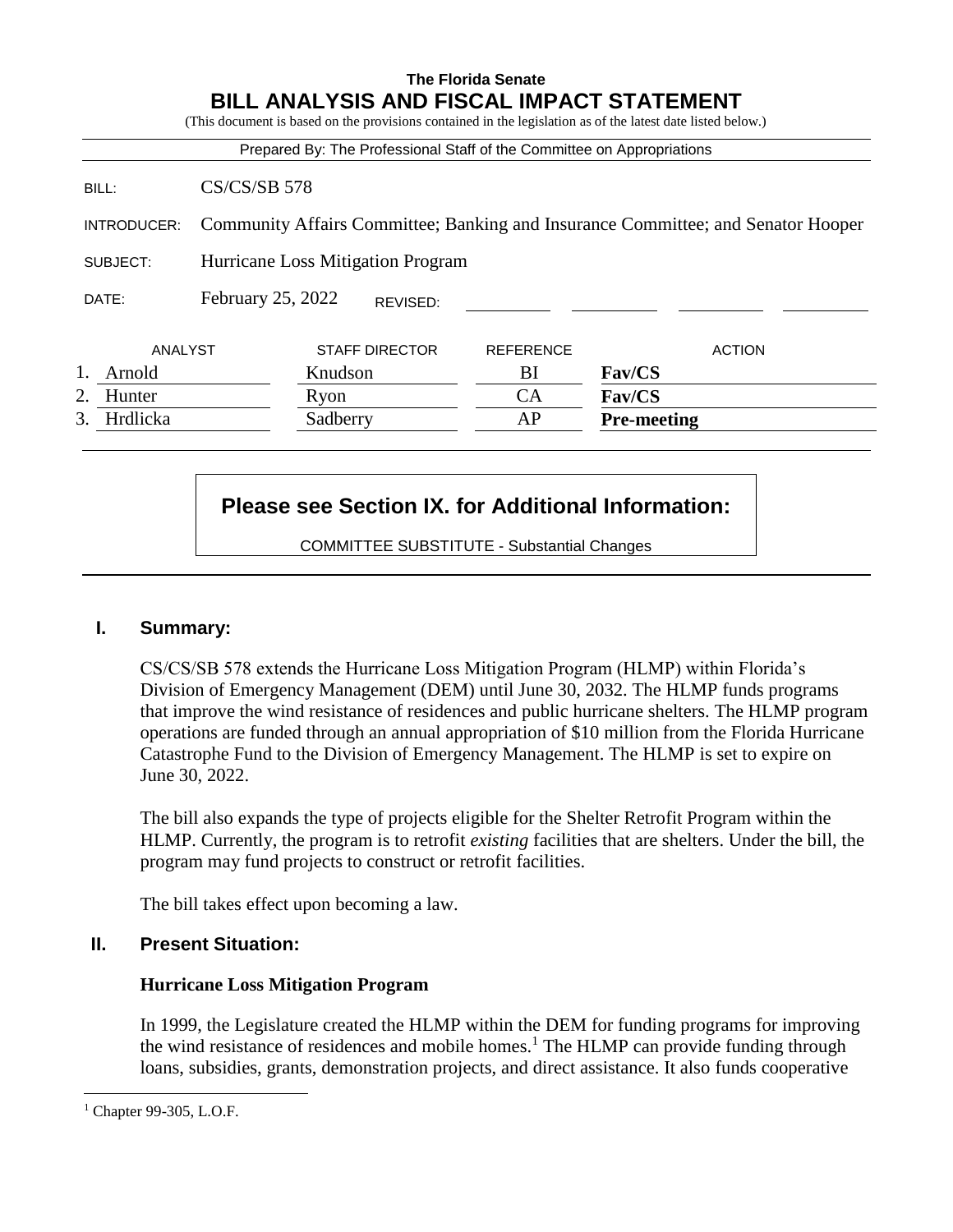programs with local governments and the federal government to reduce hurricane losses or the costs of rebuilding after a disaster.

The HLMP is funded by an annual appropriation of \$10 million from the Florida Hurricane Catastrophe Fund.<sup>2</sup> Specifically, current law requires the funds to be used as follows:

- \$3 million must be directed toward retrofitting existing facilities used as public hurricane shelters. DEM must prioritize the use of these funds for projects included in the annual Shelter Retrofit Report.<sup>3</sup>
- \$7 million must be directed toward programs that improve the wind resistance of residences and mobile homes, including loans, subsidies, grants, demonstration projects, and direct assistance; educating persons concerning the Florida Building Code; and other efforts to prevent or reduce losses or reduce the cost of building after a disaster.<sup>4</sup>

Of the \$7 million allocated to improve the wind resistance of residences and mobile homes, provide education regarding Florida Building Code cooperative programs, and reduce the cost of rebuilding after a disaster:

- 50 percent (\$3.5 million) is directed to grant funding for governmental entities, nonprofit organizations, and qualified for-profit organizations to improve the resiliency of residential, community, and government structures within their communities.
- 40 percent (\$2.8 million) must be directed to the Manufactured Housing and Mobile Home Mitigation and Enhancement Program (Mobile Home Tie-Down Program) to mitigate future losses for mobile homes and inspect and improve tie-downs for mobile homes. The program is administered by Tallahassee Community College (TCC).<sup>5</sup>
- 10 percent (\$700,000) must be directed to the Florida International University (FIU) for hurricane research.<sup>6</sup>

On January 1 of each year, DEM submits an annual report and accounting of activities under the HLMP and an evaluation of the activities.<sup>7</sup> The report must be submitted to the Speaker of the House of Representatives, the President of the Senate, and the Majority and Minority Leaders of the House of Representatives and the Senate. The Office of Insurance Regulation (OIR) must review the report and make recommendations to the insurance industry as deemed appropriate.<sup>8</sup>

The HLMP expires on June 30, 2022.<sup>9</sup>

# *Shelter Retrofit Program*

Of the funds dedicated to the Shelter Retrofit Program, the DEM must prioritize the use of the funds for projects included in the annual Shelter Retrofit Report.<sup>10</sup> The DEM must similarly

 $\overline{a}$ <sup>2</sup> Section 215.559(1), F.S. *See* ch. 2020-111, s. 6., Specific Appropriations 2639 and 2446, Laws of Fla.

<sup>3</sup> Section 215.559(1)(b), F.S.

 $4$  Section 215.559(1)(a), F.S.

<sup>5</sup> Section 215.559(2), F.S.

 $6$  Section 215.559(3), F.S.

<sup>&</sup>lt;sup>7</sup> Hurricane Loss Mitigation Reports reside on the DEM website: [https://www.floridadisaster.org/dem/mitigation/hurricane](https://www.floridadisaster.org/dem/mitigation/hurricane-loss-mitigation-program/)[loss-mitigation-program/](https://www.floridadisaster.org/dem/mitigation/hurricane-loss-mitigation-program/) (last accessed February 22, 2022).

<sup>8</sup> Section 215.559(6), F.S.

<sup>&</sup>lt;sup>9</sup> Section 215.559(7), F.S.

<sup>&</sup>lt;sup>10</sup> The Shelter Retrofit Report is prepared annually and submitted to the Governor and the Legislature. *See* s. 252.385, F.S.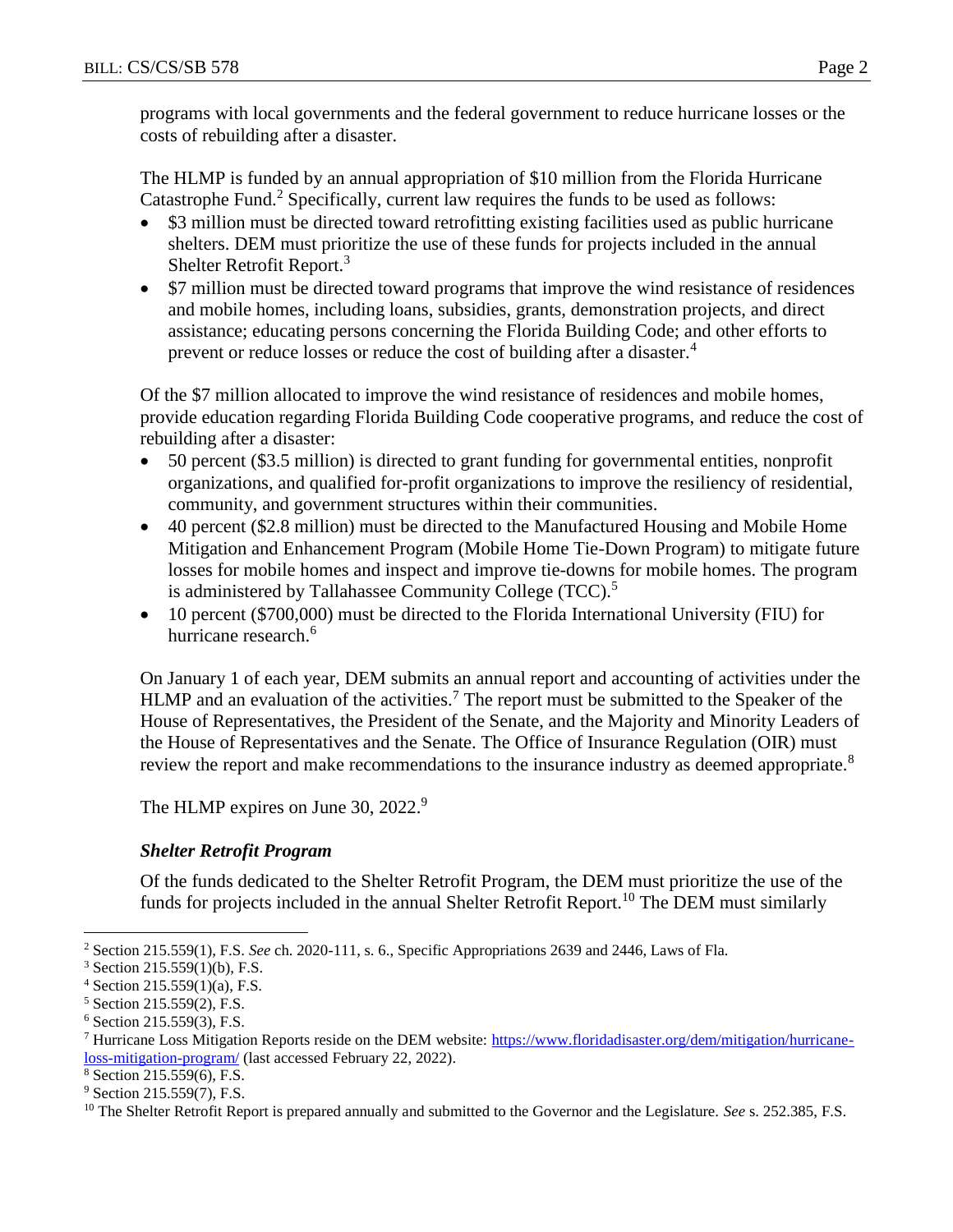prioritize these funds to projects in regional planning council regions with shelter deficits and projects that maximize the use of state funds.<sup>11</sup>

In Fiscal Year 2021-2021, the DEM reports that 4 new shelter retrofit agreements were executed and 9 projects were completed. At the end of the fiscal year, 19 projects were active in communities across the state; of the total, 15 projects were opened in previous fiscal years. The funds in the program that have not been expended in previous fiscal years are made available in following years for new projects.<sup>12</sup>

## *Hurricane Loss Mitigation Program Retrofit Grant*

Governmental entities, nonprofit organizations, and qualified for-profit organizations can submit a proposal for the HLMP Retrofit Grant. Each submitted proposal is reviewed through a cost-benefit analysis to ensure that the recommended mitigation retrofits remain cost effective. A review panel selects eligible applicants based on priority, need, benefit, and alignment with local mitigation strategy projects.<sup>13</sup>

In Fiscal Year 2020-2021, the DEM reports that 14 new wind mitigation retrofits to homes were awarded (no grants were awarded in the year for other mitigation strategies, such as stormwater drainage, flood mitigation, and public wind retrofit activities). Due to projects being halted and supply chain bottlenecks for construction equipment and materials because of COVID-19 impacts, the projects were granted an extension for completion. Typically projects must be complete at the end of the fiscal year; however, the 2020-2021 fiscal year projects were granted an extension through December 31, 2021. For Fiscal Year 2021-2022, 5 new wind mitigation retrofits to homes were awarded and 6 new grants were awarded for other mitigation strategies. Similar to the Shelter Retrofit Grant, funds in the program that have not been expended in previous fiscal years are made available in following years for new projects.<sup>14</sup>

## *Mobile Home Tie-Down Program*

The purpose of the Mobile Home Tie-Down Program is to mitigate future losses and inspect and improve tie-downs for mobile homes built before 1999 to meet the current standards.<sup>15</sup> Mitigation under the program includes addressing problems associated with weakened trusses, studs, and other structural components caused by wood rot or termite damage; site-built additions, such as porches or carports; tie-down systems; and any additional issues deemed appropriate by TCC, the Federation of Manufactured Home Owners of Florida, the Florida Manufactured Housing Association, and the Department of Highway Safety and Motor Vehicles  $(DHSMV).$ <sup>16</sup>

 $\overline{a}$  $11$  Section 215.559(1)(b), F.S.

<sup>12</sup> Division of Emergency Management, *Florida Hurricane Loss Mitigation Program: 2021 Annual Report* (January 1, 2022), <https://www.floridadisaster.org/dem/mitigation/hurricane-loss-mitigation-program/> (last visited February 22, 2022).  $^{13}$   $\overline{Id}$ .

<sup>14</sup> *Id*.

<sup>&</sup>lt;sup>15</sup> The standards are established in Rules 15C-1.0101 through 15C-1.0109, F.A.C.

<sup>16</sup> Section 215.559(2)(b)1., F.S.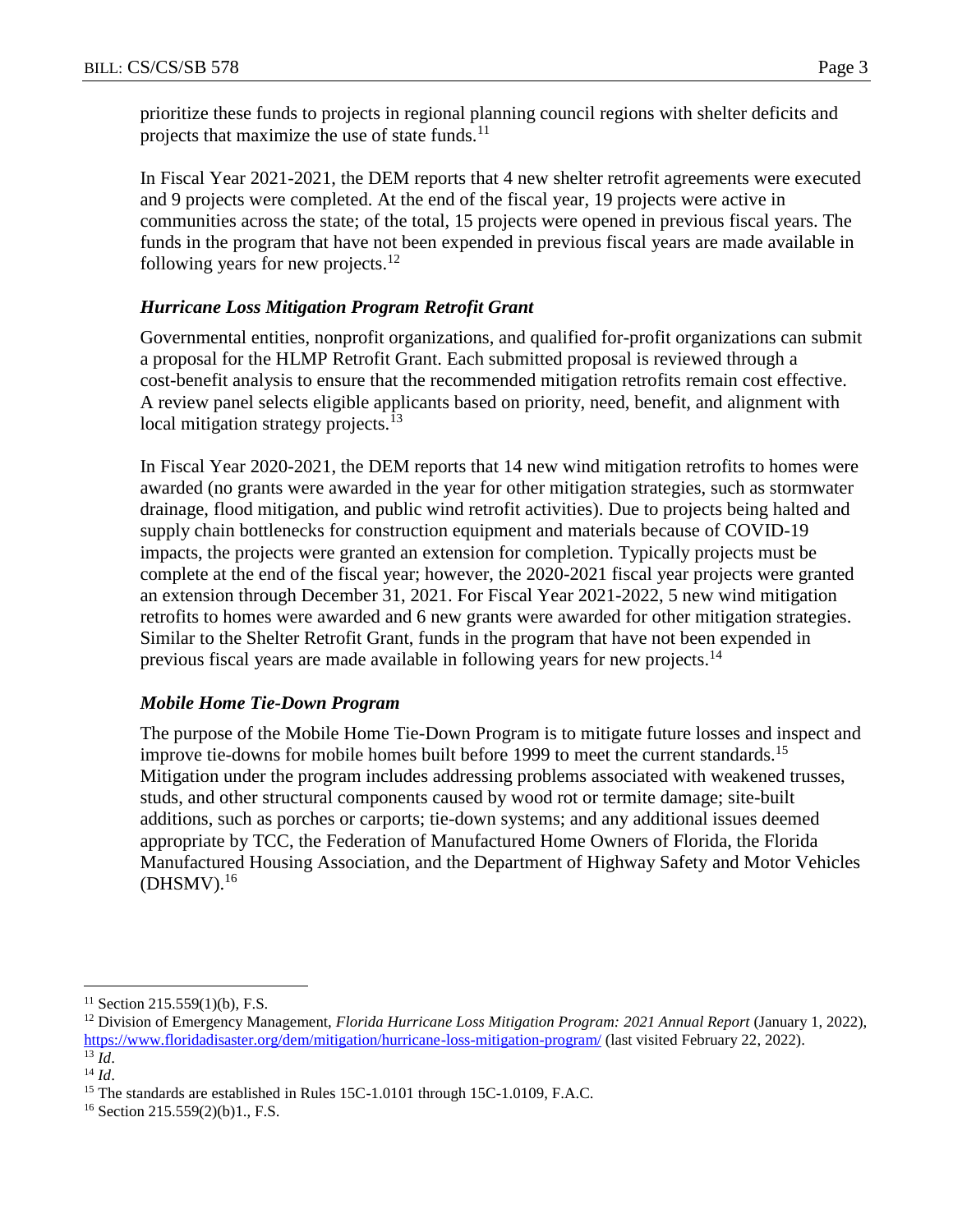The Mobile Home Tie-Down Program is funded by a direct \$2.8 million allocation under the HLMP to TCC, which serves as program administrator.<sup>17</sup> The Mobile Home Tie-Down Program does not, and mobile homes are ineligible to, receive federal mitigation funds under Federal Emergency Management Agency (FEMA) Pre-Disaster Mitigation Grant, Building Resilient Infrastructure and Communities, or Hazard Mitigation Grant programs.

Since 1999, the Mobile Home Tie-Down Program has served over 40,000 mobile homes in over 278 mobile home communities.<sup>18</sup> Activities during the 2020-2021 fiscal year included only 686 completed mobile homes in 9 mobile home communities.<sup>19</sup> COVID-19 travel, inspection, and community access restrictions affected participation and prevented the Mobile Home Tie-Down Program from expensing 100% of the allocated funds.<sup>20</sup>

As of December 2021, the Mobile Home Tie-Down Program reported a current waiting list of 115 outstanding parks and 39 individual applications – the waiting list currently exceeds 5 years. TCC is not accepting new applications until the waiting list shortens.<sup>21</sup>

#### *Hurricane Research*

FIU conducts research to support hurricane loss reduction devices and techniques as identified by the International Hurricane Research Center. The center's mission is to reduce hurricane damage and loss of life through more effective mitigation. The center has four laboratories focused on different aspects of hurricane impact: Laboratory for Coastal Research; Laboratory for Social and Behavioral Research; Laboratory for Insurance, Financial, and Economic Research; and Laboratory for Wind Engineering Research.<sup>22</sup>

For Fiscal Year 2020-2021, the International Hurricane Research Center is researching several topics, including experimental and analytical assessments of effects of leakage around sliding glass door systems; investigation to codify wind pressure distribution of irregular shaped homes; continued development of an integrated storm tide and freshwater flooding model; and education and outreach programs to convey the benefits of various hurricane loss mitigation devices and techniques. $23$ 

## **Florida Hurricane Catastrophe Fund (FHCF)**

The FHCF is a tax-exempt fund created in 1993 after Hurricane Andrew as a form of mandatory reinsurance for residential property insurers.<sup>24</sup> The FHCF is administered by the State Board of Administration and is a tax-exempt source of reimbursement to property insurers for a selected

 $\overline{a}$ 

 $17$  Section 215.559(2)(a), F.S.

<sup>&</sup>lt;sup>18</sup> Florida Housing Coalition, *Hurricane Member Update Webinar* (August 28, 2020), [https://www.flhousing.org/wp](https://www.flhousing.org/wp-content/uploads/2020/09/FHC-Hurricane-Member-Update-8-28-20.pdf)[content/uploads/2020/09/FHC-Hurricane-Member-Update-8-28-20.pdf](https://www.flhousing.org/wp-content/uploads/2020/09/FHC-Hurricane-Member-Update-8-28-20.pdf) (last visited February 22, 2022).

<sup>19</sup> Division of Emergency Management, *Florida Hurricane Loss Mitigation Program: 2020 Annual Report* (January 1, 2021), <https://www.floridadisaster.org/dem/mitigation/hurricane-loss-mitigation-program/> (last visited February 22, 2022).  $^{20}$  *Id.* 

<sup>21</sup> Tallahassee Community College, *Mobile Home Tie-Down Program*, [https://www.tcc.fl.edu/about/college/administrative](https://www.tcc.fl.edu/about/college/administrative-services/sponsored-programs/mobile-home-tie-down-program/)[services/sponsored-programs/mobile-home-tie-down-program/](https://www.tcc.fl.edu/about/college/administrative-services/sponsored-programs/mobile-home-tie-down-program/) (last visited February 22, 2022).

<sup>22</sup> Florida International University, International Hurricane Research Center, *About* and *History*, <http://www.ihrc.fiu.edu/about/> (last visited February 22, 2022).

<sup>23</sup> Division of Emergency Management, *Florida Hurricane Loss Mitigation Program: 2021 Annual Report*.

<sup>24</sup> Section 215.555(1)(f), F.S. *See also* ch. 93-409, Laws of Fla, relating to creation of the fund.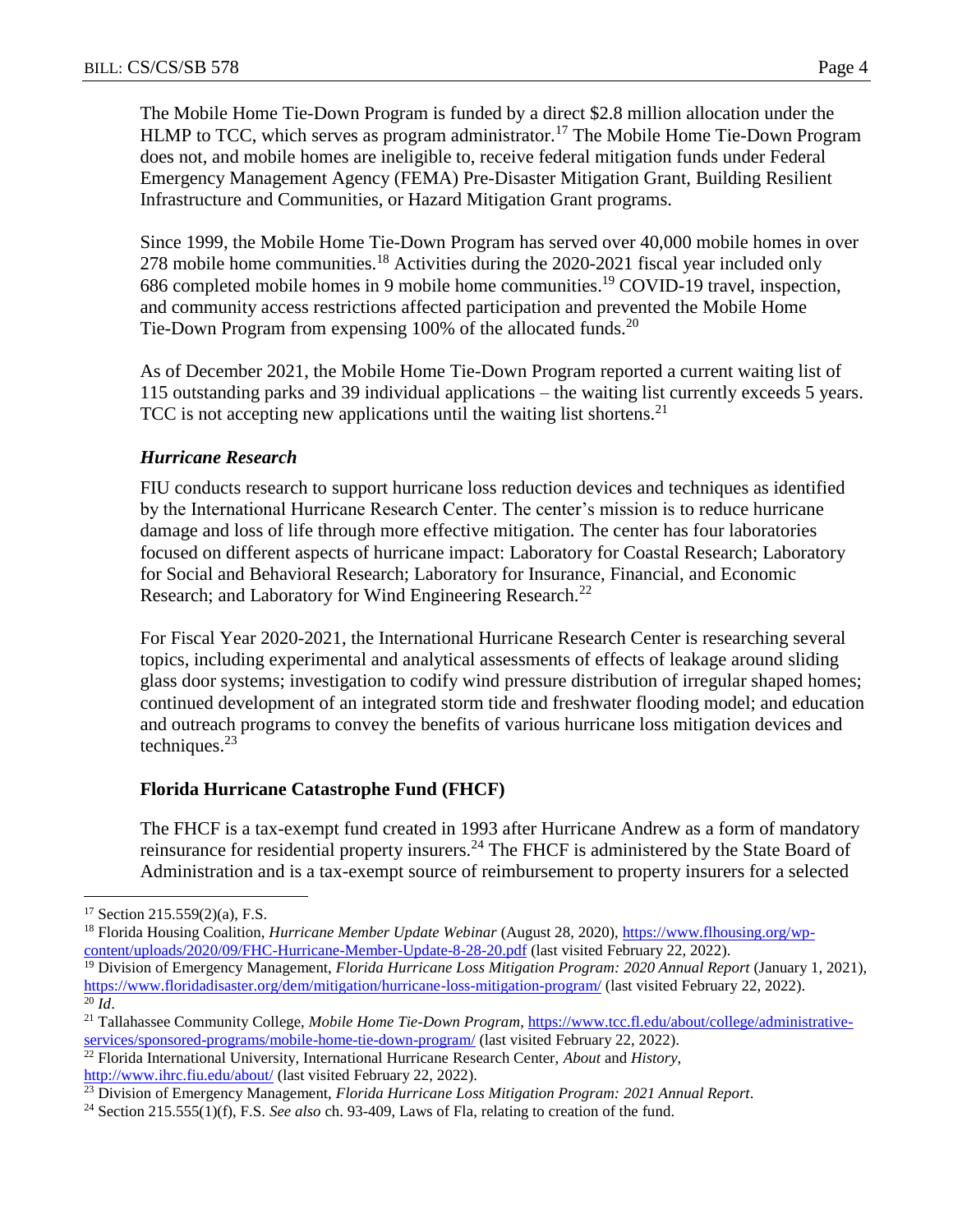percentage (45, 75, or 90 percent) of hurricane losses above the insurer's retention (deductible).<sup>25</sup> The FHCF provides insurers an additional source of reinsurance that is less expensive than what is available in the private market, enabling insurers to generally write more residential property insurance in the state than would otherwise be written. Because of the low cost of coverage from the FHCF, the fund acts to lower residential property insurance premiums for consumers.

When the moneys in the FHCF are or will be insufficient to cover losses, the law authorizes the FHCF to issue revenue bonds funded by emergency assessments on all lines of insurance except medical malpractice and workers compensation.<sup>26</sup> Emergency assessments may be levied up to 6 percent of the premium for losses attributable to any one contract year and up to 10 percent of the premium for aggregate losses from multiple years. The FHCF's broad-based assessment authority is one reason the FHCF was able to obtain an exemption from federal taxation from the Internal Revenue Service as an integral part of state government.<sup>27</sup>

The private letter ruling "includes a requirement that a certain amount of FHCF funds be devoted to hurricane mitigation purposes."<sup>28</sup> "The allocation of a portion of FHCF funds to the broad public purpose of hurricane loss mitigation was one of the factors that the US Internal Revenue Service relied on in determining the tax-exempt status of the FHCF."<sup>29</sup>

Section 215.555(7)(c), F.S., specifies that the appropriation is for the purpose of providing funding for local governments, state agencies, public and private educational institutions, and nonprofit organizations to:

- Support programs intended to improve hurricane preparedness;
- Reduce potential losses in the event of a hurricane;
- Provide research into means to reduce such losses;
- Educate or inform the public as to means to reduce hurricane losses;
- Assist the public in determining the appropriateness of particular upgrades to structures or in the financing of such upgrades; or
- Protect local infrastructure from potential damage from a hurricane.

Statute requires an annual appropriation of at least \$10 million, but no more than 35 percent of yearly investment income. Annually \$13.5 million is appropriated from the FHCF to DEM,

 $\overline{a}$ <sup>25</sup> Section 215.555(2)(e), F.S.

<sup>26</sup> Section 215.555(6)(b), F.S.

<sup>&</sup>lt;sup>27</sup> The U.S. Internal Revenue Service has, by a Private Letter Ruling, authorized the FHCF to issue tax-exempt bonds. The initial ruling was granted on March 27, 1998, for 5 years until June 30, 2003. On May 28, 2008, the Internal Revenue Service issued a private letter ruling holding that the prior exemption, which was to expire on June 30, 2008, could continue to be relied upon on a permanent basis (on file with the Committee on Banking and Insurance). <sup>28</sup> *Id*.

<sup>29</sup> State Board of Administration, Florida Hurricane Catastrophe Fund, *2020 Annual Report*, [https://www.sbafla.com/fhcf/Portals/FHCF/Content/Reports/Annual/20210614\\_2020\\_FHCFAnnualReport.pdf?ver=2021-06-](https://www.sbafla.com/fhcf/Portals/FHCF/Content/Reports/Annual/20210614_2020_FHCFAnnualReport.pdf?ver=2021-06-14-123243-403) [14-123243-403](https://www.sbafla.com/fhcf/Portals/FHCF/Content/Reports/Annual/20210614_2020_FHCFAnnualReport.pdf?ver=2021-06-14-123243-403) (last visited February 22, 2022).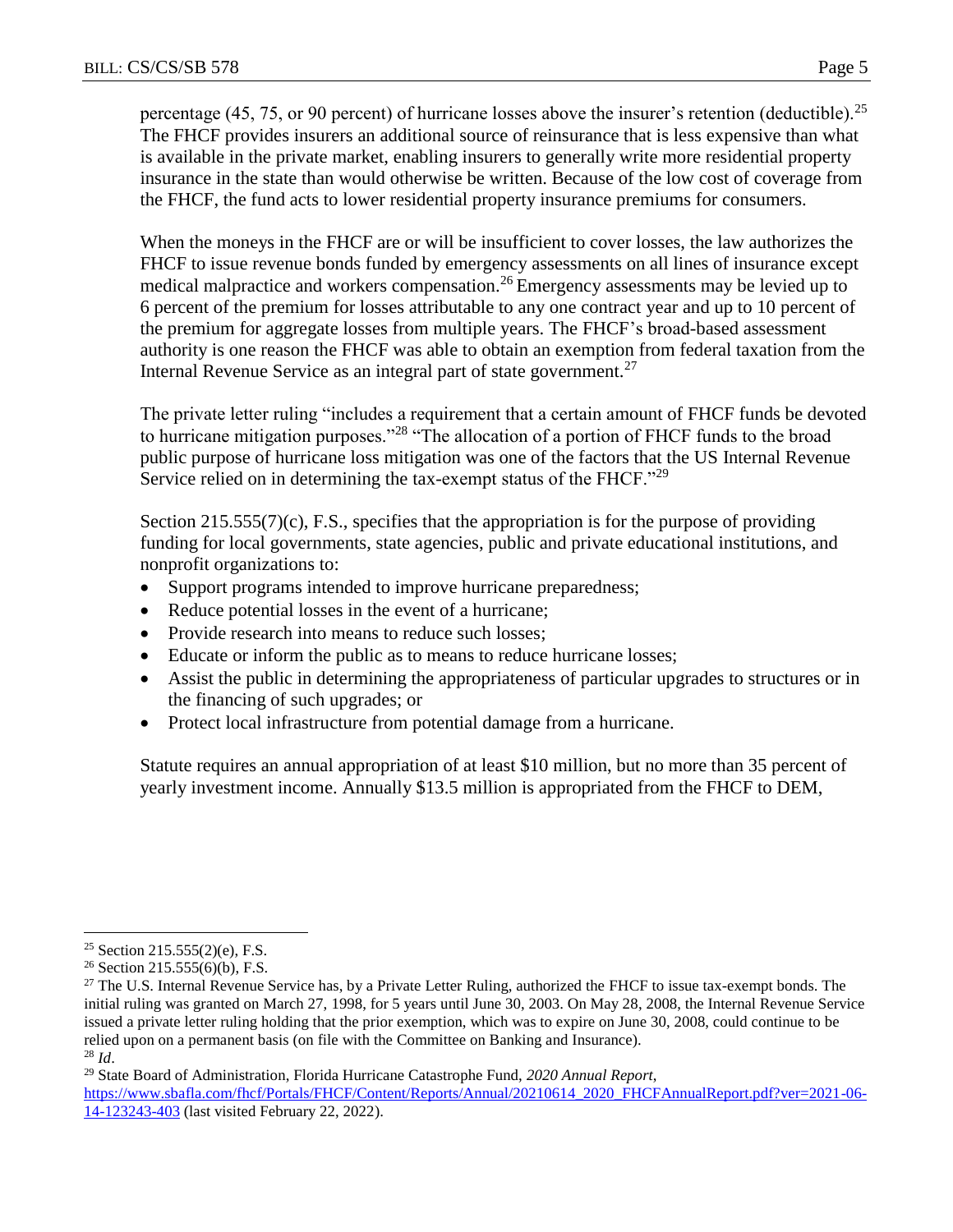including a recurring \$3.5 million for the statewide emergency and mass notification system (Alert System) and a recurring \$10 million for the HLMP as discussed above.

## **III. Effect of Proposed Changes:**

The bill extends until June 30, 2032, the HLMP within the DEM. The HLMP funds programs that improve the wind resistance of residences and public hurricane shelters. Without the bill, the HLMP is set to expire on June 30, 2022.

The bill also expands the type of projects eligible for the Shelter Retrofit Program. Currently, the program is to retrofit *existing* facilities that are shelters. Under the bill, the program may fund projects to construct or retrofit facilities.

The bill also removes an obsolete reference in s. 215.559(2)(b)3., F.S.

The bill takes effect upon becoming a law.

## **IV. Constitutional Issues:**

A. Municipality/County Mandates Restrictions:

None.

B. Public Records/Open Meetings Issues:

None.

C. Trust Funds Restrictions:

None.

D. State Tax or Fee Increases:

None.

E. Other Constitutional Issues:

None identified.

## **V. Fiscal Impact Statement:**

A. Tax/Fee Issues:

None.

B. Private Sector Impact:

Indeterminate with respect to insurance premiums. A reduction in wind loss attributable to retrofitted tie-downs may be offset by wind loss attributable to carports and sunrooms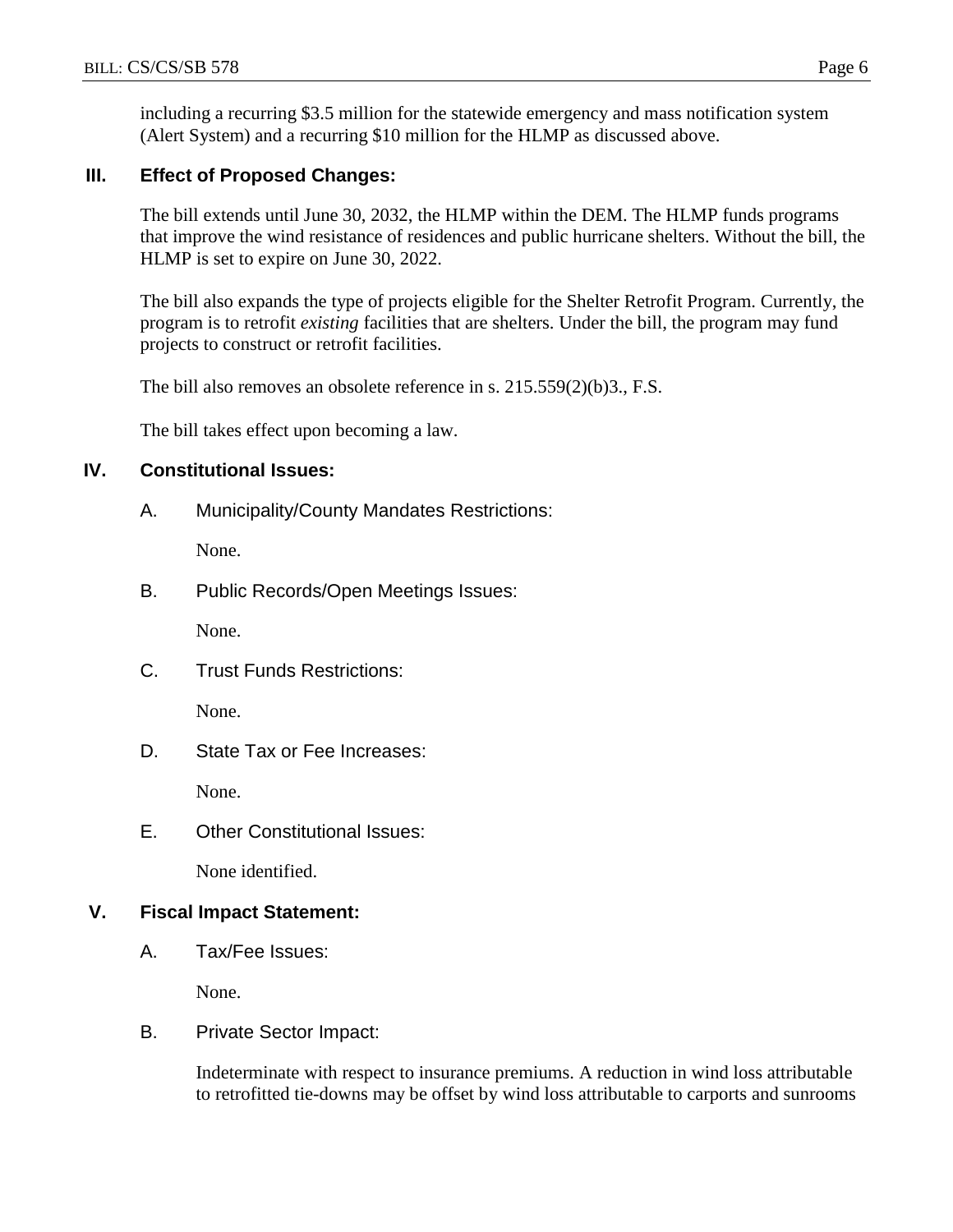not constructed to code, which FEMA has concluded as being the primary causes of damage to mobile homes from a wind event.<sup>30</sup>

Nonprofit organizations, qualified for-profit organizations, and property owners benefit from the extension of the mitigation retrofit grant program, which provides for hazard mitigation retrofitting to residential and commercial properties.

C. Government Sector Impact:

The Legislature needs to ensure the continuation of appropriations of at least \$10 million from the Cat Fund are made to hurricane mitigation programs as provided under s. 215.555(7)(c), F.S., to maintain the tax exempt status of the Cat Fund. The extension of the HLMP under the bill provides continued direction for use of these funds. Local housing authorities, local governments, TCC, and FIU benefit from the extension of the shelter retrofit program, the mitigation retrofit grant program, the Mobile Home Tie-Down Program, and the hurricane research at FIU.

## **VI. Technical Deficiencies:**

None.

## **VII. Related Issues:**

None.

 $\overline{a}$ 

#### **VIII. Statutes Affected:**

This bill substantially amends section 215.559 of the Florida Statutes.

#### **IX. Additional Information:**

A. Committee Substitute – Statement of Substantial Changes: (Summarizing differences between the Committee Substitute and the prior version of the bill.)

#### **CS/CS by Community Affairs on February 2, 2022:**

The committee substitute removes the provision which annually appropriates \$2 million from Cat Fund investment income to the University of South Florida School of Risk Management and Insurance for the purpose of researching Florida's property insurance market.

## **CS by Banking and Insurance on January 12, 2022:**

The committee substitute:

 Expands the list of projects which are eligible to receive funds allocated under the HLMP for retrofitting existing public hurricane facilities to include construction of new public hurricane facilities.

<sup>30</sup> *See* Federal Emergency Management Agency, Mitigation Section, Technical Services Branch, *Third Party Analysis of Manufactured Home Retrofit Tie Downs* (June 2005) at p.3. On file with the Senate Committee on Banking and Insurance.